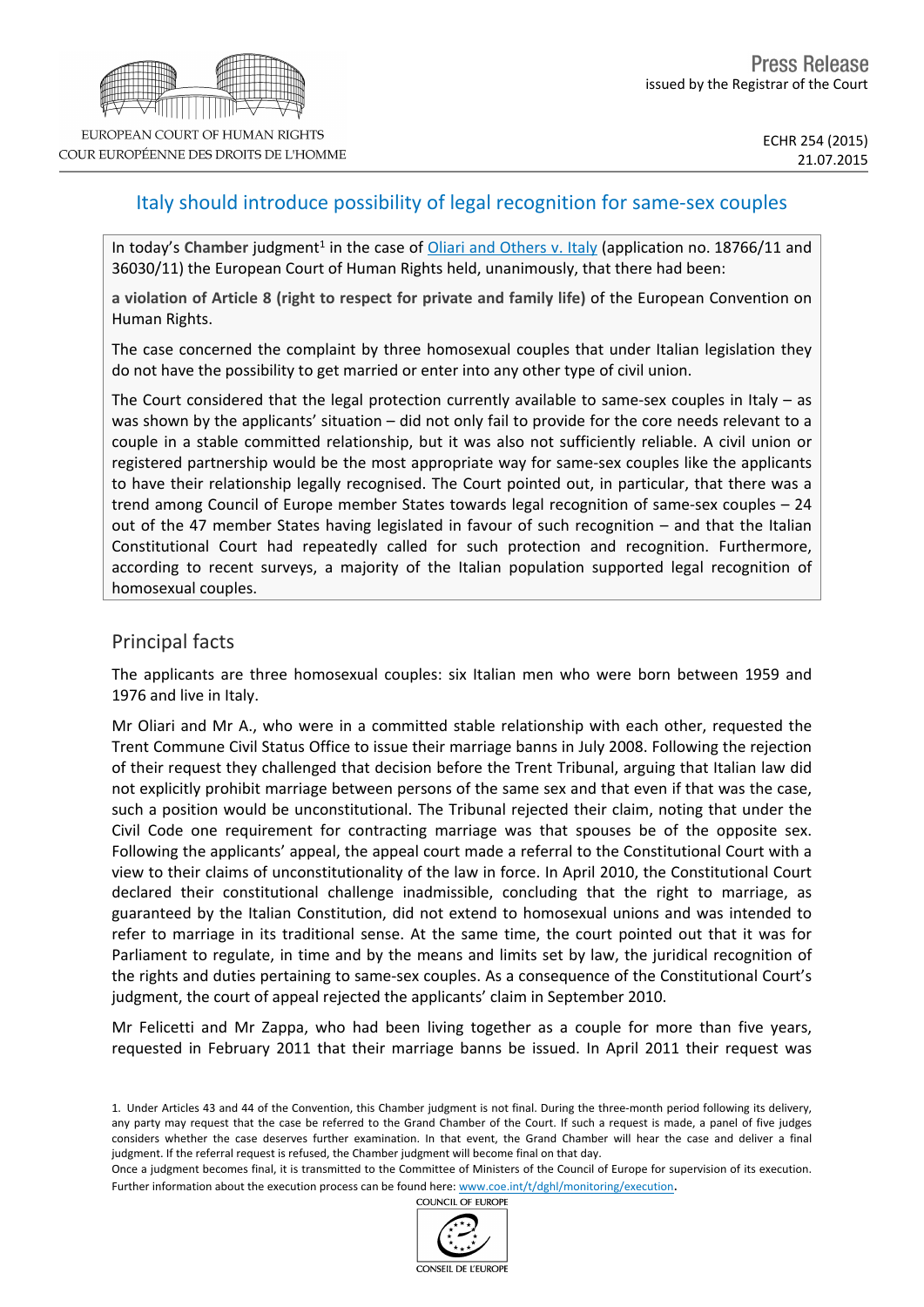rejected. They did not pursue any legal remedies, considering that they would not be effective, having regard to the Constitutional Court's judgment of April 2010 in the case of Mr Oliari and Mr A.

Mr Cippo and Mr Zaccheo, who also had been living together as a couple for a number of years, requested their marriage banns to be issued in November 2009. Their request being rejected, they challenged that decision before the Milan Tribunal, which rejected their claim in June 2010. They did not appeal further, considering that it would not be effective, having regard to the Constitutional Court's judgment of April 2010.

## Complaints, procedure and composition of the Court

All applicants complained that under Italian legislation they do not have the possibility to get married or enter into any other type of civil union, and that they are being discriminated against on the basis of their sexual orientation. They alleged violations of Article 8 (right to respect for private and family life) alone and Article 14 (prohibition of discrimination) in conjunction with Article 8, and of Article 12 (right to marry) alone and Article 14 (prohibition of discrimination) in conjunction with Article 12.

The applications were lodged with the European Court of Human Rights on 21 March and 10 June 2011 respectively.

The following organisations were given leave to intervene as third parties and submitted written observations (in accordance with Article 36 of the Convention): FIDH (*Fédération Internationale des ligues de Droit de l'Homme*), AIRE Centre (Advice on Individual Rights in Europe), ILGA-Europe (European Region of the International Lesbian, Gay, Bisexual, Trans and Intersex Association), ECSOL (European Commission on Sexual Orientation Law), UFTDU (*Unione forense per la tutela dei diritti umani*) and LIDU *(Lega Italiana dei Diritti dell'Uomo),* jointly; Associazione Radicale Certi Diritti; and ECLJ (European Centre for Law and Justice).

Judgment was given by a Chamber of seven judges, composed as follows:

Päivi **Hirvelä** (Finland), *President*, Guido **Raimondi** (Italy), Ledi **Bianku** (Albania), Nona **Tsotsoria** (Georgia), Paul **Mahoney** (the United Kingdom), Faris **Vehabović** (Bosnia and Herzegovina), Yonko **Grozev** (Bulgaria),

and also Françoise **Elens-Passos**, *Section Registrar.*

### Decision of the Court

#### Article 8

In previous cases, the Court had already found that the relationship of a cohabitating same-sex couple living in a stable de facto partnership fell within the notion of "family life" within the meaning of Article 8. It had also acknowledged that same-sex couples were in need of legal recognition and protection of their relationship.<sup>2</sup> That need had moreover been underlined in recommendations by the Parliamentary Assembly and the Committee of Ministers of the Council of Europe, inviting member States to consider providing same-sex couples with some form of legal recognition.

<sup>2</sup> *Schalk and Kopf v. Austria* (30141/04), Chamber judgment of 24 June 2010 and *Vallianatos and Others v. Greece (*29381/09), Grand Chamber judgment of 7 November 2013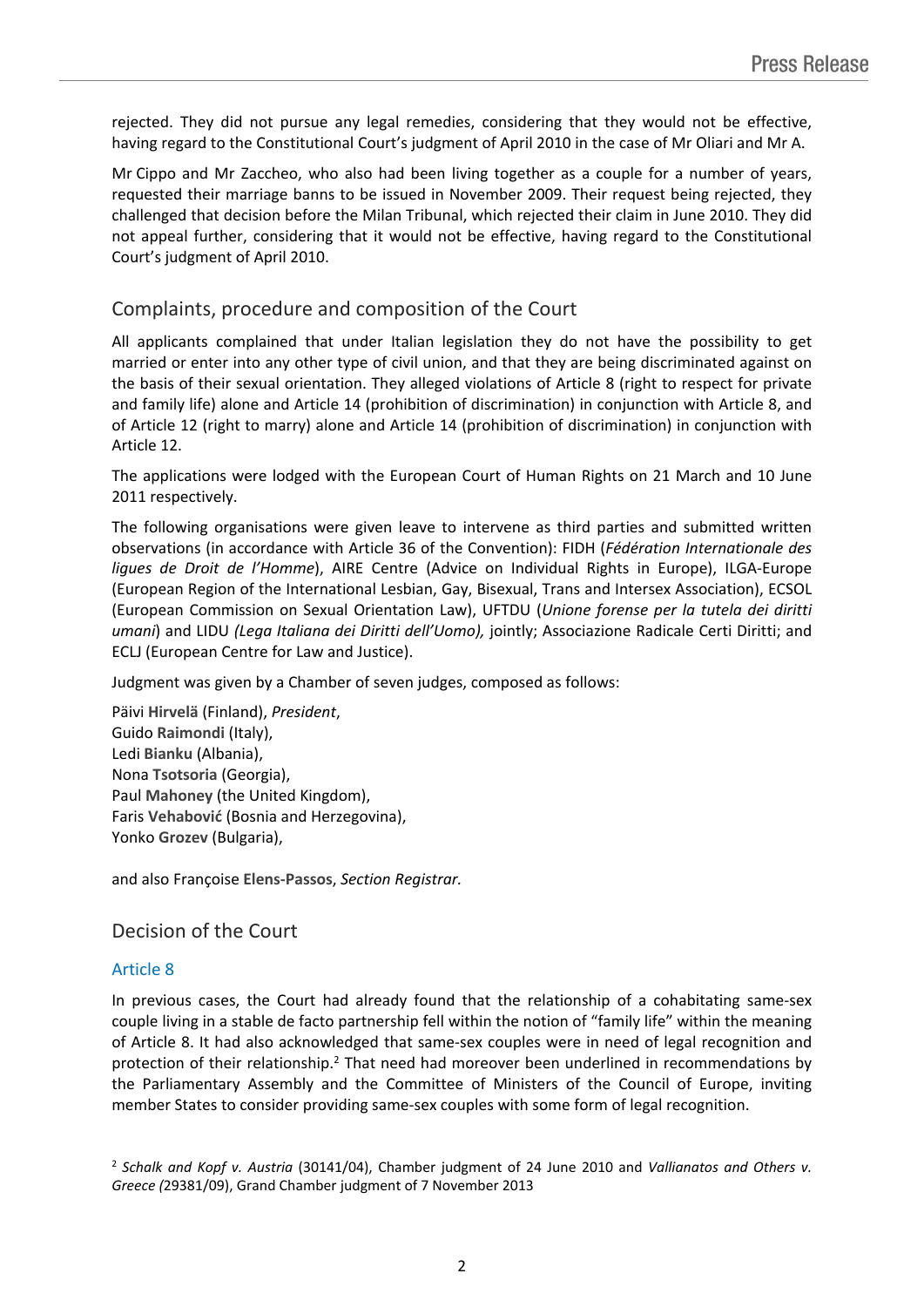The Court considered that the legal protection currently available in Italy to same-sex couples  $-$  as was shown by the applicants' situation – not only failed to provide for the core needs relevant to a couple in a stable committed relationship, but it was also not sufficiently reliable. Where registration of same-sex unions with the local authorities was possible – only in a small share of municipalities in Italy – this had merely symbolic value, as it did not confer any rights on same-sex couples.

As regards the possibility, since December 2013, to enter into "cohabitation agreements", such contracts were limited in scope. They failed to provide for some basic needs which were fundamental to the regulation of a relationship between a couple in a stable and committed relationship, such as mutual material support, maintenance obligations and inheritance rights. The fact that cohabitation agreements were open to any set of people who were cohabiting, such as friends, flatmates or carers, showed that those agreements did not primarily aim to protect couples. Furthermore, such a contract required the couple concerned to be cohabiting, whereas the Court had already accepted that the existence of a stable union between partners was independent of cohabitation, given that many couples – whether married or in a registered partnership – experienced periods during which they conducted their relationship at long distance, for example for professional reasons.

Furthermore, the Italian Government had not proven that the national courts could issue a statement of recognition of a partnership. Since the law explicitly provided for the recognition of a same-sex partner only in very limited circumstances, even the most basic issues arising in a relationship had to be determined judicially. The Court considered that the necessity to repeatedly refer to the courts in these matters, especially in an overburdened justice system such as the one in Italy, amounted to a significant hindrance to the applicants' efforts to obtain respect for their private and family life.

It followed from this situation that there was a conflict between the social reality of the applicants, who for the most part lived their relationship openly in Italy, and the law, which gave them no official recognition. In the Court's view, an obligation to provide for the recognition and protection of same-sex unions would not amount to any particular burden on the Italian State. In the absence of marriage, the option of a civil union or registered partnership would be the most appropriate way for same-sex couples like the applicants to have their relationship legally recognised.

The Court noted that there was a trend among Council of Europe member States towards legal recognition of same-sex couples, 24 out of the 47 member States having legislated in favour of such recognition.

The highest courts in Italy – notably the Constitutional Court in its April 2010 judgment in the case of Mr Oliari and Mr A. – had repeatedly pointed out the need for legislation to recognise and protect same-sex relationships. However, the Italian legislature had for a long time failed to take account of those pronouncements. The Court observed that such calls by the Italian courts moreover reflected the sentiments of a majority of the Italian population who, according to recent surveys, supported legal recognition of homosexual couples. The Italian Government had not denied the need for legal protection of such couples and had failed to point to any community interests justifying the current situation.

Concluding that there was no prevailing community interest against which to balance the applicants' interest to have their relationships legally recognised, the Court found that Italy had failed to fulfil its obligation to ensure that the applicants had available a specific legal framework providing for the recognition and protection of their union. To find otherwise, the Court would have had to be unwilling to take note of the changing conditions in Italy and be reluctant to apply the Convention in a way which was practical and effective.

There had accordingly been a violation of Article 8.